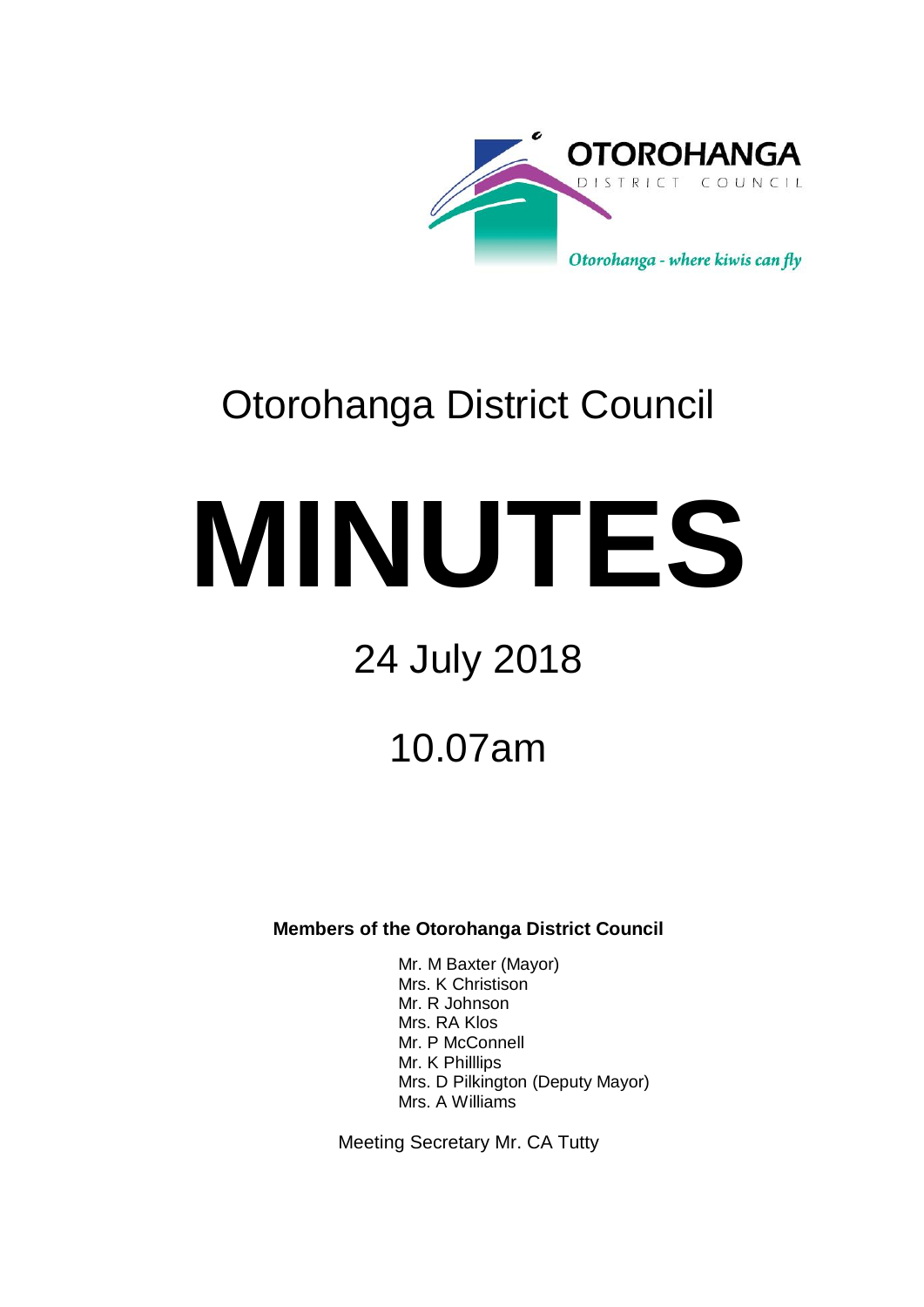## **OTOROHANGA DISTRICT COUNCIL**

24 JULY 2018

Minutes of the Meeting of the Otorohanga District Council held in the Council Chambers, 17 Maniapoto Street, Otorohanga on Tuesday 24 July 2018 commencing at 10.07am.

## **MINUTES**

## **ORDER OF BUSINESS:**

| <b>ITEM</b>           | <b>PRECIS</b>                                                                         |    |
|-----------------------|---------------------------------------------------------------------------------------|----|
| <b>PRESENT</b>        |                                                                                       | 1  |
| IN ATTENDANCE         |                                                                                       | 1  |
| <b>OPENING PRAYER</b> |                                                                                       | 1  |
|                       | PUBLIC FORUM (UP TO 30 MINUTES)                                                       | 1  |
|                       | CONFIRMATION OF MINUTES & MATTERS ARISING                                             | 1  |
|                       | OTOROHANGA DISTRICT COUNCIL - 26 JUNE 2018                                            | 1  |
|                       | OTOROHANGA COMMUNITY BOARD - 12 JULY 2018                                             | 1  |
|                       | DECLARATION OF CONFLICTS OF INTEREST                                                  | 2  |
| <b>REPORTS</b>        |                                                                                       |    |
| <b>ITEM 272</b>       | ADOPTION OF WASTE MANAGEMENT AND MINIMISATION PLAN 3                                  | 2  |
| <b>ITEM 273</b>       | TEMPORARY ROAD CLOSURE – CLUB TARGA SILVER FERN RALLY 2018                            | 3  |
| <b>ITEM 274</b>       | ANIMAL CONTROL OFFICERS REPORT FOR APRIL - JUNE 2018                                  | 9  |
| <b>ITEM 275</b>       | PLANNING REPORT - APRIL TO JUNE 2018                                                  | 9  |
| <b>ITEM 276</b>       | BUILDING CONTROL REPORT - APRIL TO JUNE 2018                                          | 9  |
| <b>ITEM 277</b>       | APPOINTMENT OF ADDITIONAL COMMITTEE MEMBERS TO DISTRICT<br><b>LICENSING COMMITTEE</b> | 10 |
| <b>ITEM 278</b>       | LEASE OF LAND FOR COMMUNITY MEDICAL HUB                                               | 10 |
| <b>ITEM 279</b>       | <b>MATTERS REFERRED</b>                                                               | 11 |
| <b>GENERAL</b>        |                                                                                       | 11 |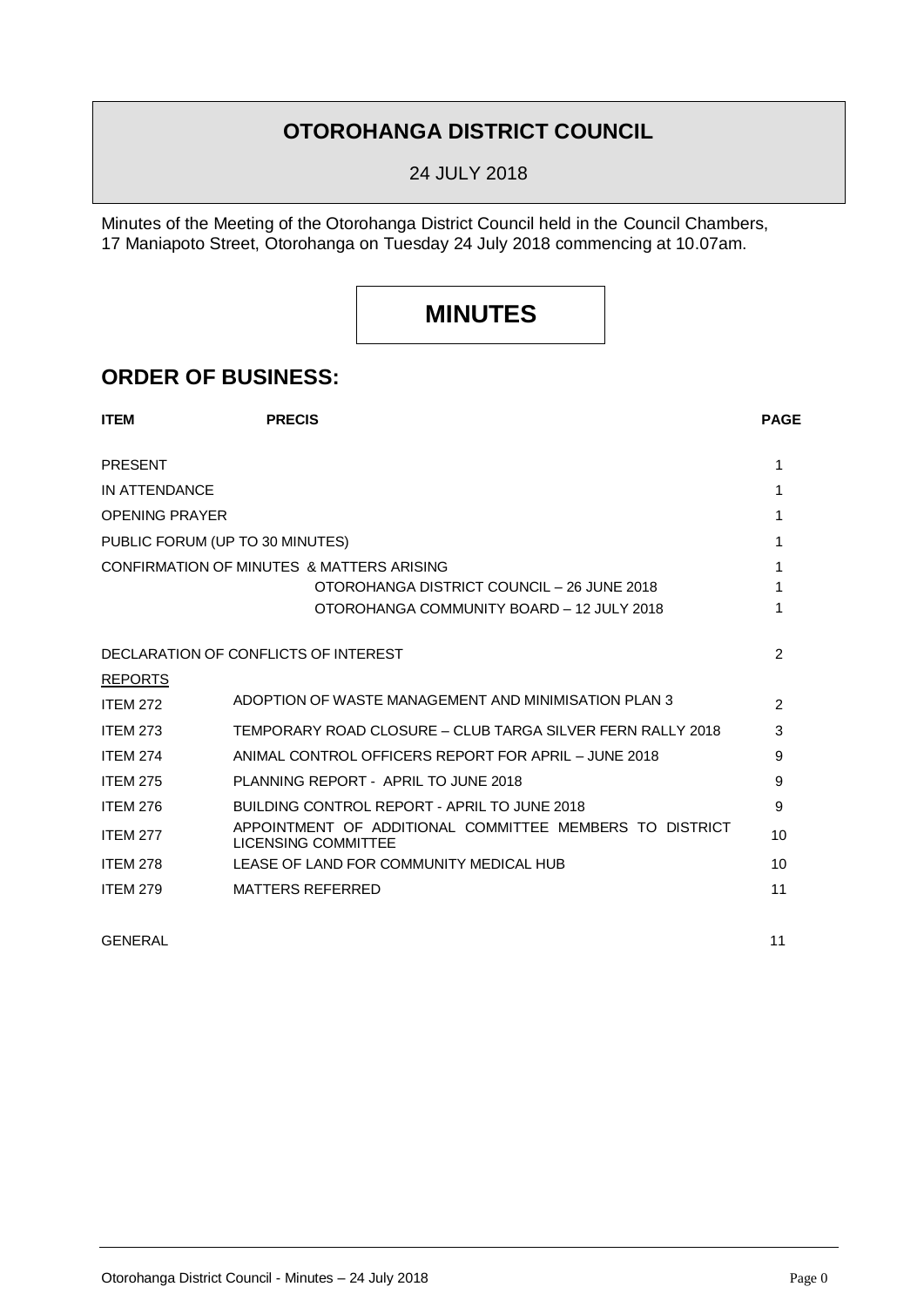#### **PRESENT**

Mr. MM Baxter (Mayor), Mrs. DM Pilkington (Deputy Mayor), Councillors RA. Klos, RM. Johnson, P. McConnell, AJ. Williams, K Phillips, K Christison.

#### **IN ATTENDANCE**

Messrs DC Clibbery (Chief Executive), A Low (Environmental Services Manager), G Bunn (Corporate Services Manager), Ms. T Ambury (Land Management Officer) and Mr. CA Tutty (Governance Supervisor)

#### **APOLOGIES**

No apologies were received.

His Worship declared the meeting open and welcomed those present

#### **OPENING PRAYER**

Councillor Christison read the Opening Prayer

#### **OBITUARY – STAFF MEMBER MR. MIKE O'CONNELL**

Council observed a minutes silence and stood as a mark of respect on hearing of the passing of staff member Mr. Mike O'Connell.

#### **ITEMS TO BE CONSIDERED IN GENERAL BUSINESS**

**Resolved** that consideration be given to receiving the Minutes of a meeting of the Audit and Risk Committee held on 7 May 2018.

#### **His Worship / Cr. Klos**

#### **PUBLIC FORUM**

No members of the public wished to address Council at the Public Forum section of this meeting.

#### **CONFIRMATION OF MINUTES – OTOROHANGA DISTRICT COUNCIL – 26 JUNE 2018**

**Resolved** that the Minutes of the meeting of the Otorohanga District Council held on 26 June 2018, as amended, be approved as a true and correct record of that meeting and the resolutions contained within be adopted.

#### **Cr. Johnson / Cr. Phillips**

#### **MATTERS ARISING**

Councillor Pilkington referred to Page 6. of the Minutes in particular to the resolution, Item 2 and requested that the line stating that the number of elected members totals 4, be deleted.

Councillor Klos referred to Page 3. of the Minutes, Item 268 – Representation Review for the 2019 elections, in particular to paragraph 7 requesting the last word "issue" be amended to read "project".

Councillor Klos then referred to Page 10. of the Minutes, Item E – District Halls and queried why the line relating to Arohena has been highlighted in red and furthermore the Arohena Hall Committee have agreed that the Uniform Annual Charge be sixty dollars (\$60), not forty five dollars (\$45) as recorded.

Councillor Johnson referred to Page 8 of the Minutes, in particular to the resolution regarding the Medical Hub, bullet point 4 requesting that the wording "Medical Centre" be changed to "The Medical Hub".

Councillor McConnell referred to Page 2 of the Minutes, the second to last paragraph and requested his name be spelt correctly with two letter l's.

#### **CONFIRMATION OF MINUTES - OTOROHANGA COMMUNITY BOARD – 12 JULY 2018**

**Resolved** that the Minutes of the meeting of the Otorohanga Community Board held on 12 July 2018, as circulated, be received.

**Cr McConnell / Cr. Christison**

#### **MATTERS ARISING**

#### **Otorohanga Stopbanks**

Councillor Phillips expressed his dissapointment to hear of the recent damage caused to the Otorohanga Stopbanks.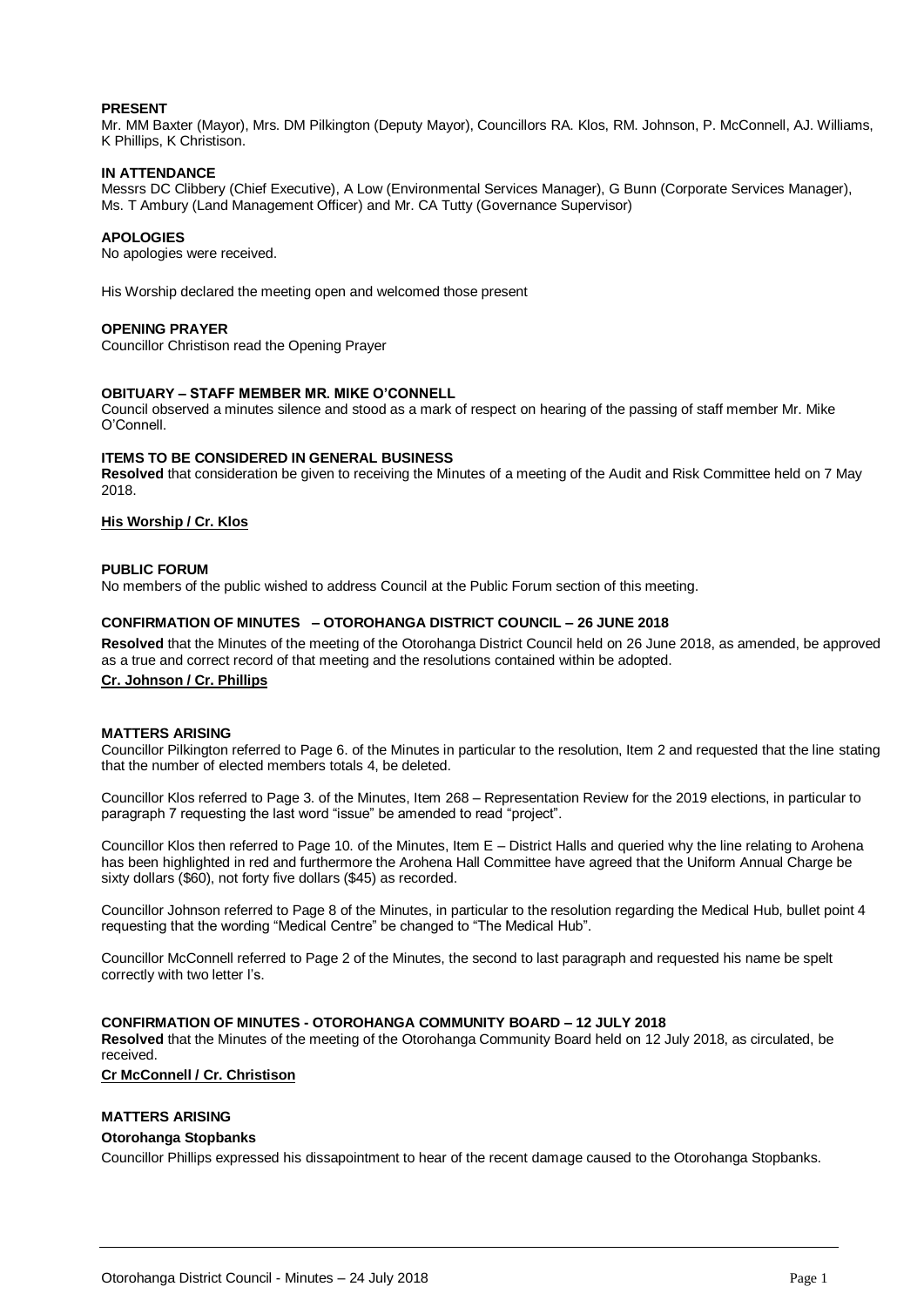The Land Management Officer reported that although the damage was significant it is not unrepairable.

#### **Otorohanga Museum Building**

Councillor Klos reported on a recent visit to the Otorohanga Museum and asked whether members of the Otorohanga Histrocial Society are considering fumigating these buildings.

#### **Car Parking – Adjacent to Council Building**

Councillor Klos referred to the proposed review of the Traffic Bylaw giving consideration to changing the time limit on vehicle parking spaces adjacent to the Council office in Maniapoto Street and Whanauni Crescent and reported that personally she would prefer to park in Wahanui Crescent. Councillor Klos referred to the 30 minute disabled parking and reported that any disabled person would take this long just getting out and back into the vehicle.

His Worship advised that any disabled person is aware that they can take twice as long as the indicated signage.

Councillor Christison advised that the Board is looking at a complete review of the current Traffic Bylaw.

Councillor McConnell said that parking in Maniapoto Street is a major problem and there is a need for the Board to put in place procedures to protect the local businesses.

Councillor Christison referred to Page 1, approximatley half way down the page where the word 'shipping' is written as 'shopping'.

#### **STAFFING MATTERS**

The Corporate Services Manager introduced two new staff members being –

Mrs. Theresa Goulding who has taken over as Councils Customer Services Team Leader

Mrs. Carmen Smith who is employed as the Asset Accountant and has spent the previous 18 years as an Accountant for Freightlines.

The Corporate Services Manager reported on the changes within Freightlines and the wish of Mrs. Smith to remain and work in Otorohanga.

His Worship welcomed the staff members and said he looked forwards to working with them in the future.

#### **DECLARATION OF CONFLICTS OF INTEREST**

His Worship asked members if they were aware of any conflicts of interest that may exist regarding items to be discussed at today's meeting.

No declaration of conflicts of interest were received.

#### **ITEM 272** – **ADOPTION OF WASTE MANAGEMENT AND MINIMISATION PLAN**

The Chief Executive summarised his report proposing adoption of the 2018 – 2024 Waste Management and Minimisation Plan.

The Chief Executive summarised the one submission received from Para Kore Marae Incorporated to provide a Waste Minimisation Education Programme based on a Maori perspective that has been designed specifically for Marae and Maori organisations but is available to all those that request their services.

The Chief Executive said that Para Kore Marae Incorporated did not wish to speak to their submission, but they extend an invitation for members to visit their Extreme Zero Waste facility in Raglan.

Councillor Christison referred to the recycling of soft plastic, in particular to the Matauri Product stewardship and requested that this Council could forward a letter to Central Government requesting them to play their part in this process.

His Worship replied that this is a key focus of central government and with China ceasing to accept rubbish this has been a wakeup call for all concerned.

His Worship referred to the opportunity for members to visit the Raglan facility and as a small Community he would like to see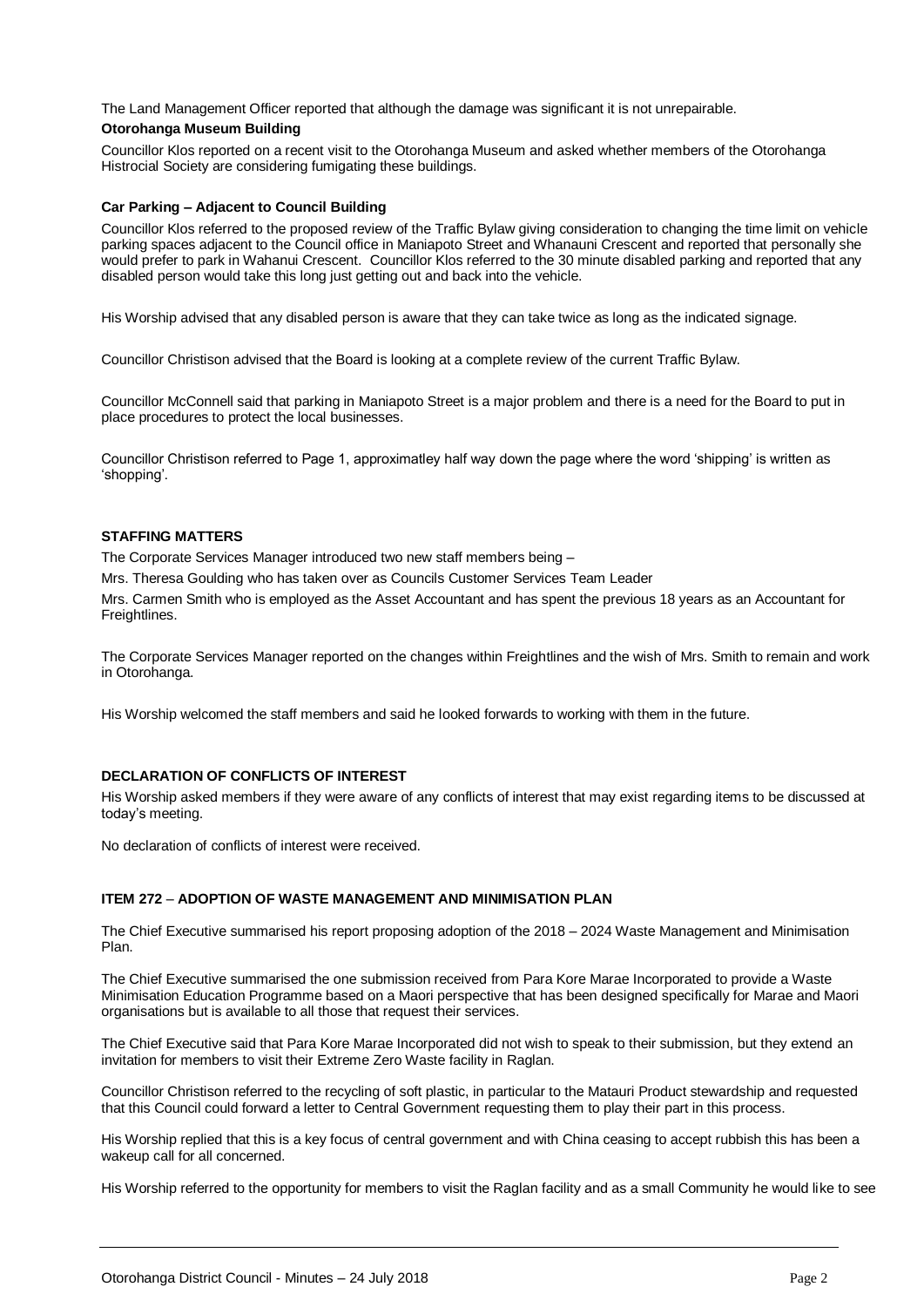#### this Council lead the change.

Councillor Klos referred to milk bottles in particular and advised that it is not viable for these to be sent overseas. She said this Country must take responsibility to dispose of its own waste.

His Worship reported that the same situation has arisen in the disposal of plastics as with used tyres.

Councillor Johnson queried whether this issue was discussed at the recent Local Government Conference. His Worship replied yes, consideration has been given to changing and / or increasing levies of waste to landfills.

The Chief Executive advised that the issue comes down to the matter of costs, should industry take this responsibility then the cost incurred will be passed onto the consumers.

The Chief Executive informed members that the Raglan facility is funded with assistance from the Waikato Regional Council and Waikato District Council.

Councillor Pilkington referred to remits  $11 - 12$  and advised that these are definitely attempting to be advocated to central government.

**Resolved** that Council adopts the 2018 – 2022 Waste Management and Minimisation Plan in accordance with the previously prepared draft.

#### **Cr. Christison / Cr. Pilkington**

#### **ITEM 273 – APPLICATION FOR TEMPORARY ROAD CLOSURE – CLUB TARGA SILVER FERN RALLY 2018**

Members were circulated with an update report from the Senior Engineering Assistant on an application received from Club Targa Incorporated for various road closured within the Otorohanga District, to enable Club Targa Incorporated to hold the Silver Fern Rally 2018.

Councillor Pilkington reported that the proposed event is much larger than usual and involves five metal roads over a full weekend period. She expressed concerns regarding potential damage to the roads should the weather turn bad. Councillor Pilkington said that her concern was that the road might be left in a worse state than at the commencement of the Rally.

Councillor Pilkington suggested that should the weather be poor, a grader should be on standby to commence remedial work. She said these are Council assets and provision needs to be put in place for repairs to be undertaken immediately.

His Worship supported Councillor Pilkington's concerns.

Councillor McConnell queried the costs incurred in having a grader on standby.

Councillor Pilkington replied that the applicant pays a four thousand dollar bond per metal road. She further reported that it has been usual practice for the roads concerned to be inspected prior to the event being held.

The Chief Executive confirmed that general the bonds paid is at a level sufficient to cover any remedial work required.

Councillor Phillips said that should the conditions be dry then the road could not be repaired by a grader.

#### **Resolved** that

Purpose: Silver Fern Rally 2018 Date: Saturday 24 November 2018 Sunday 25 November 2018 Details of Closure:

With the following conditions imposed:

1. Emergency services have complete right of passage at all times.

2. Club Targa Inc. is to pay a refundable bond of \$4000 for each gravel road they intend to use, within the Otorohanga District Council network.

3. Club Targa Inc. is to pay an application fee of \$400 towards the administration of the road closure to Otorohanga District Council.

4. Club Targa Inc. is to pay for all advertising costs to the appropriate newspapers. Public notice advertisements are to be published in the Waitomo News.

5. Club Targa Inc.is responsible for obtaining public liability insurance (and paying the cost thereof) to a minimum value of \$2,000,000. This is required to indemnify Council against any damage to the property or persons as a result of rally activities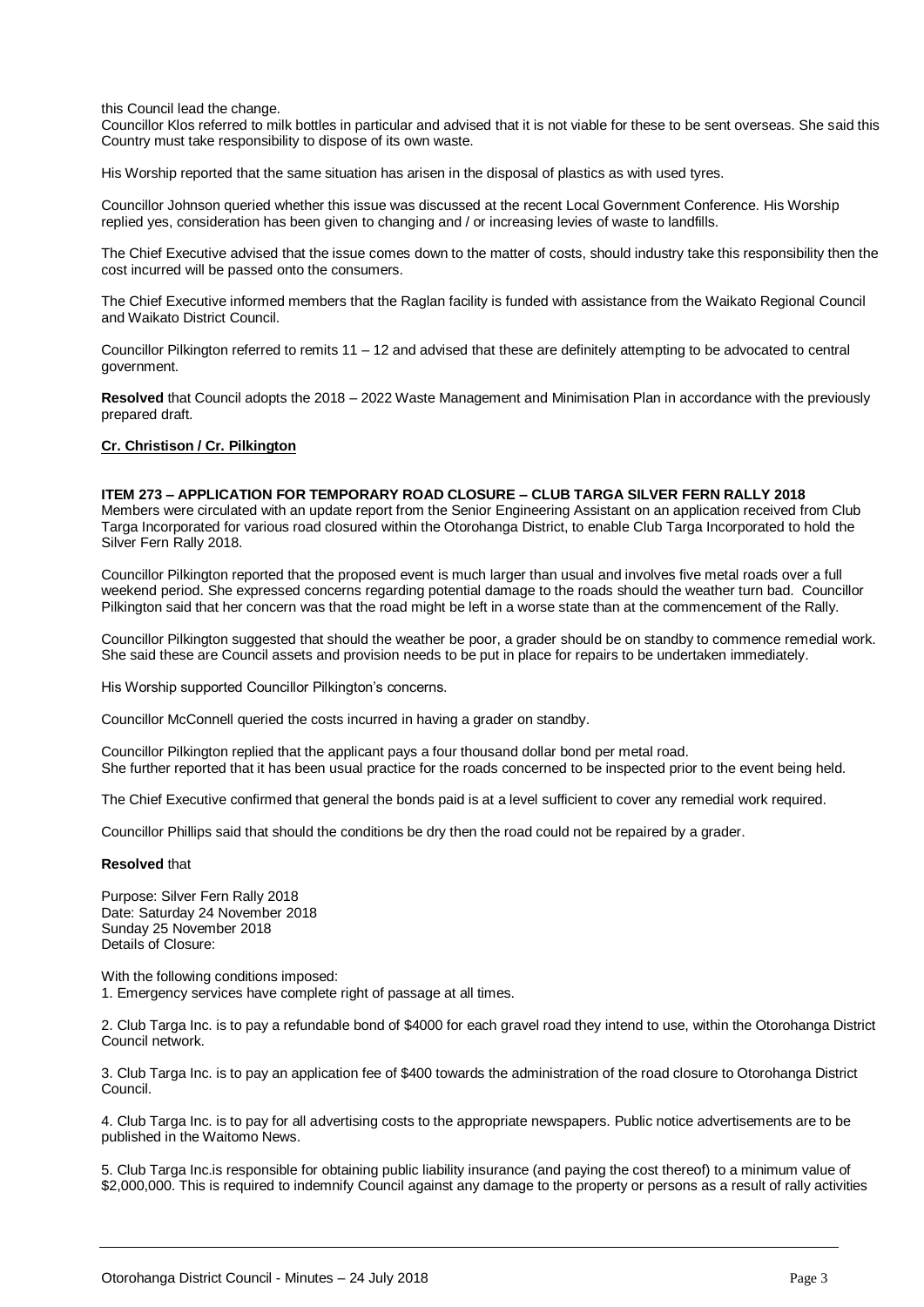during the road closure period.

6. Club Targa Inc. is to comply with the objection provisions contained in the Transport (Vehicular Traffic Road Closure) Regulations 1965.

7. Club Targa Inc. is to liaise, and provide evidence of liaison with all operators and businesses that may be affected by the road closures.

8. Club Targa Inc. is to consult with all residents of all properties on the roads intending to be closed and also the residents on roads connecting with roads intending to be closed, including any, no exit roads. Two mail drops to residents are to be carried out. All initial mail drops to residents are to be approved by Council staff before distribution commences. The subsequent mail drop is to be completed no later than ten full days before the proposed closures.

9. Club Targa Inc. is solely responsible for signposting and policing of the roads to be closed, to ensure that only vehicles connected with the event have access to the road closure areas. This includes arranging the delivery, erection and staffing of all road closure barriers and the removal thereof after closures. All gates and entranceways are to be taped and to ensure its removal immediately thereafter.

10. Signs advising of the road closures are to be erected at the start and end of the closed portions of the roads and on each intersecting road two weeks prior to the road closure. All signs are to be removed immediately after the closure. A Club Targa Inc. representative is to meet with Council Engineering staff regarding the required signs format, size, location and quantity of signs for approval before they are manufactured and erected.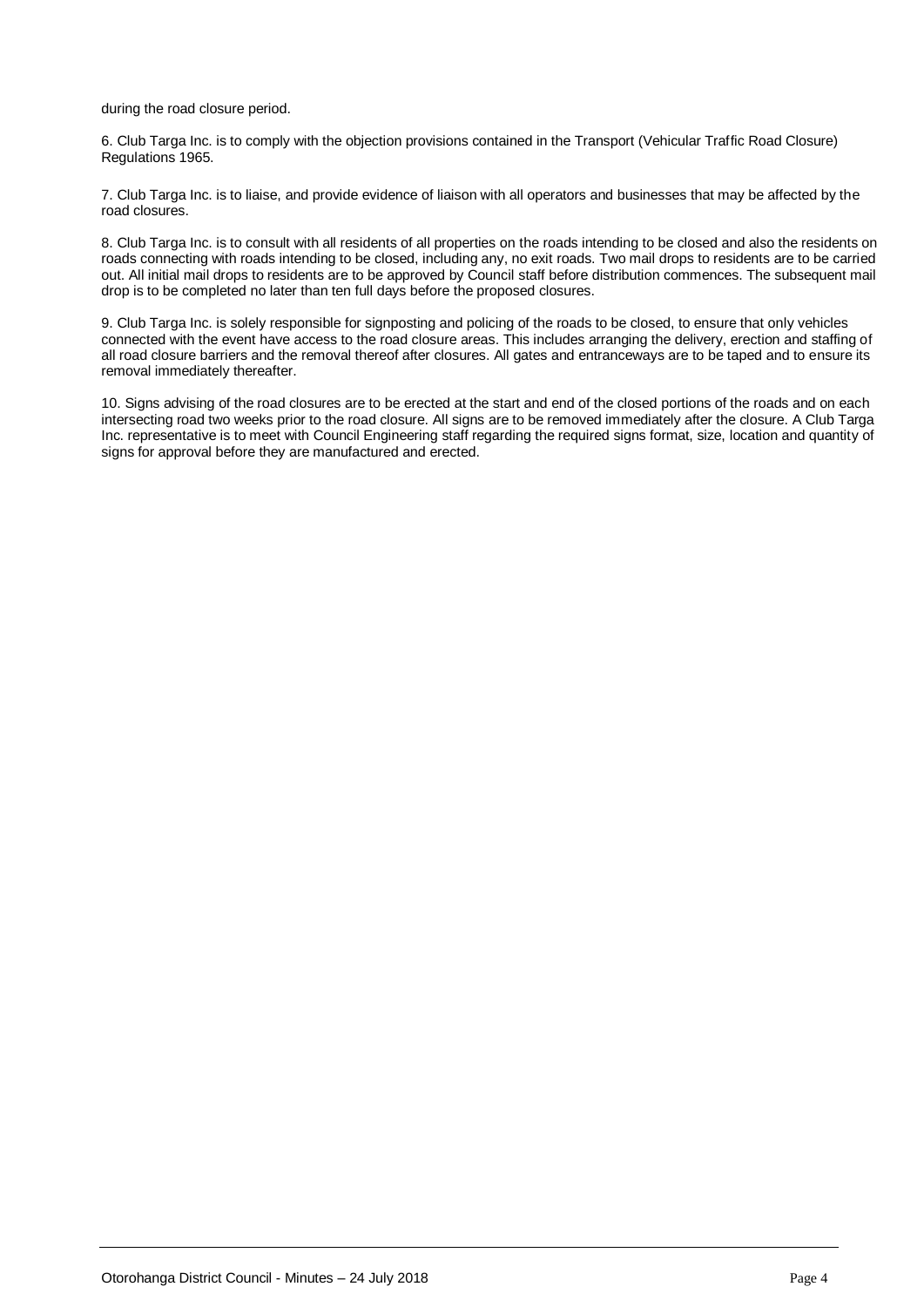#### Stage 3: Piriongia West/Te Rauamoa-23.74kms Road Closure: 8:50 - 13:50

(Otorohanga DC)

Start: On Pirongia West Road, at the end of tarseal by Pipiwharauroa Trail

Continue on Te Rauamoa Road at intersection with Okupata Road and Pekanui Road

Finish: On Te Rauamoa Road, 300mts from its intersection with SH31

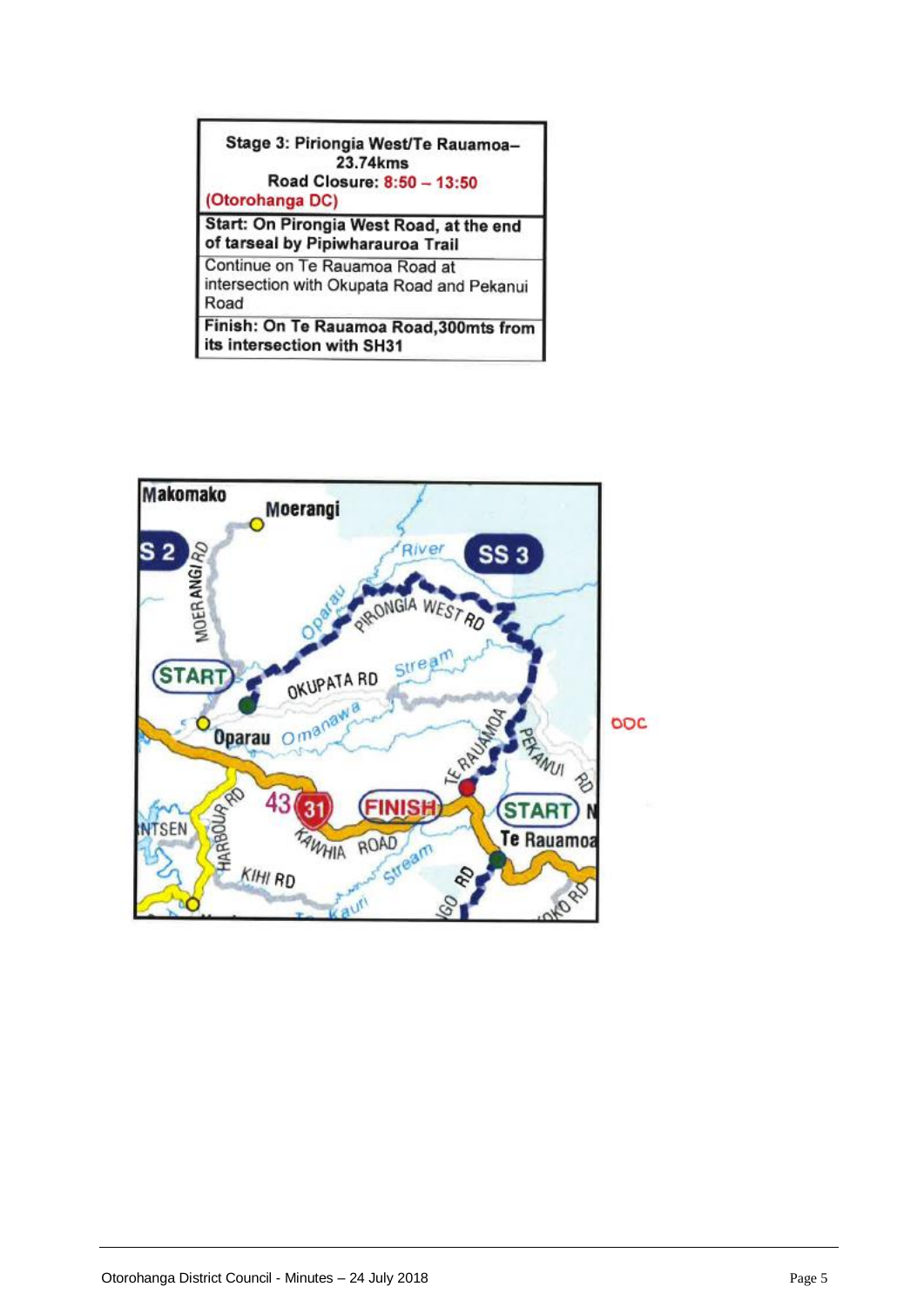### Day 1 - Saturday 24th November 2018

| Stage 2: Kawhia Road - 23.41kms<br>Road Closure: 7:50 - 12:50<br>(Waikato/Otorohanga DC) |  |
|------------------------------------------------------------------------------------------|--|
| Start: On Kawhia Road, 300mts from its<br>intersection with unknown road                 |  |
| Past Shea Road (no exit)                                                                 |  |
| Past Te Papatapu Road                                                                    |  |
| Past Maihi Access Road (no exit)                                                         |  |
| Past Makomako Road (no exit)                                                             |  |
| Continue on Raglan Road                                                                  |  |
| Finish: On Raglan Road Road, 300mts<br>from its intersection with SH31                   |  |

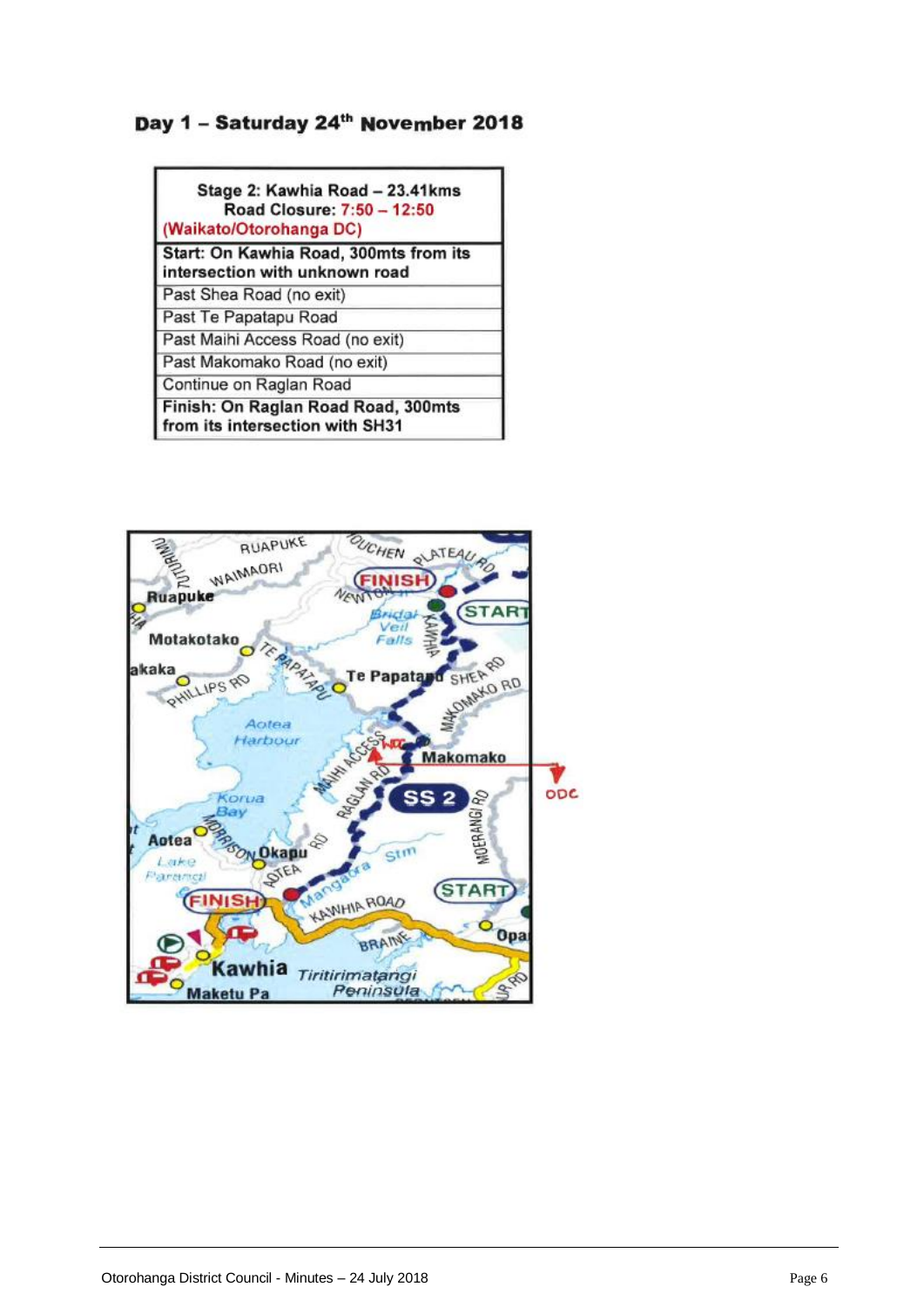| (Otorohanga DC)         | Stage 4: Kaimanga Road - 43.30kms<br>Road Closure: 9:25 - 14:25            |
|-------------------------|----------------------------------------------------------------------------|
|                         | Start: On Kaimango Road, 300mts from its<br>intersection with SH31         |
| Past Honikiwi Road      |                                                                            |
| Left into Hauturu Road  |                                                                            |
| Past Toi Road (no exit) |                                                                            |
|                         | Past Coes Road (no exit)                                                   |
|                         | Past Mahoe Road (no exit)                                                  |
|                         | Finish: On Hauturu Road, 300mts from its<br>intersection with Te Anga Road |



Cr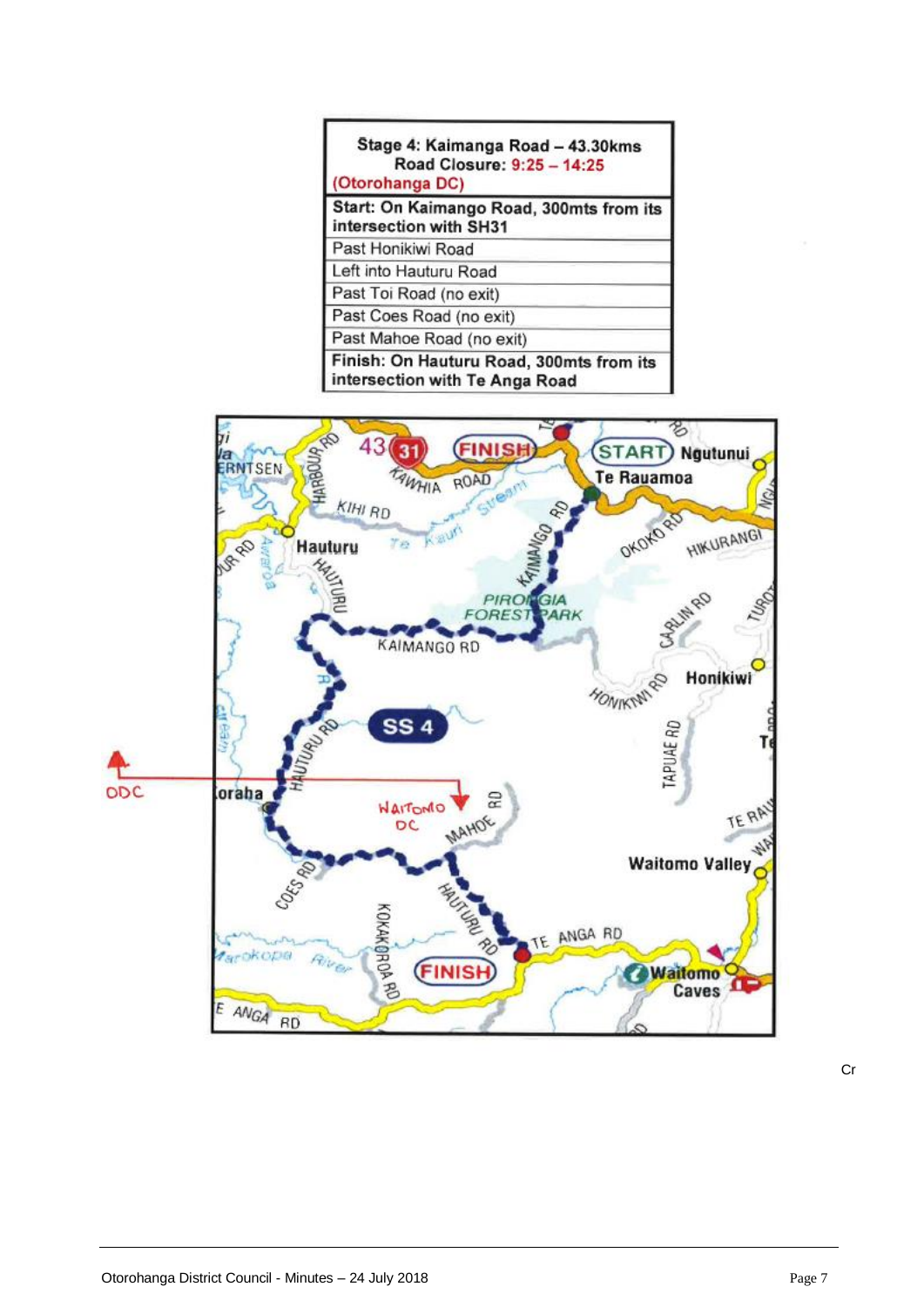

| Stage 8: Kaimango Road - 43.30kms<br>Road Closure: 7:30 - 12:00<br>(Otorohanga DC) |
|------------------------------------------------------------------------------------|
| Start: On Kaimango Road, 300mts from its<br>intersection with SH31                 |
| Past Honikiwi Road                                                                 |
| Left into Hauturu Road                                                             |
| Past Toi Road (no exit)                                                            |
| Past Coes Road (no exit)                                                           |
| Past Mahoe Road (no exit)                                                          |
| Finish: On Hauturu Road, 300mts from its<br>intersection with Te Anga Road         |



**Cr. Johnson / Cr. Williams**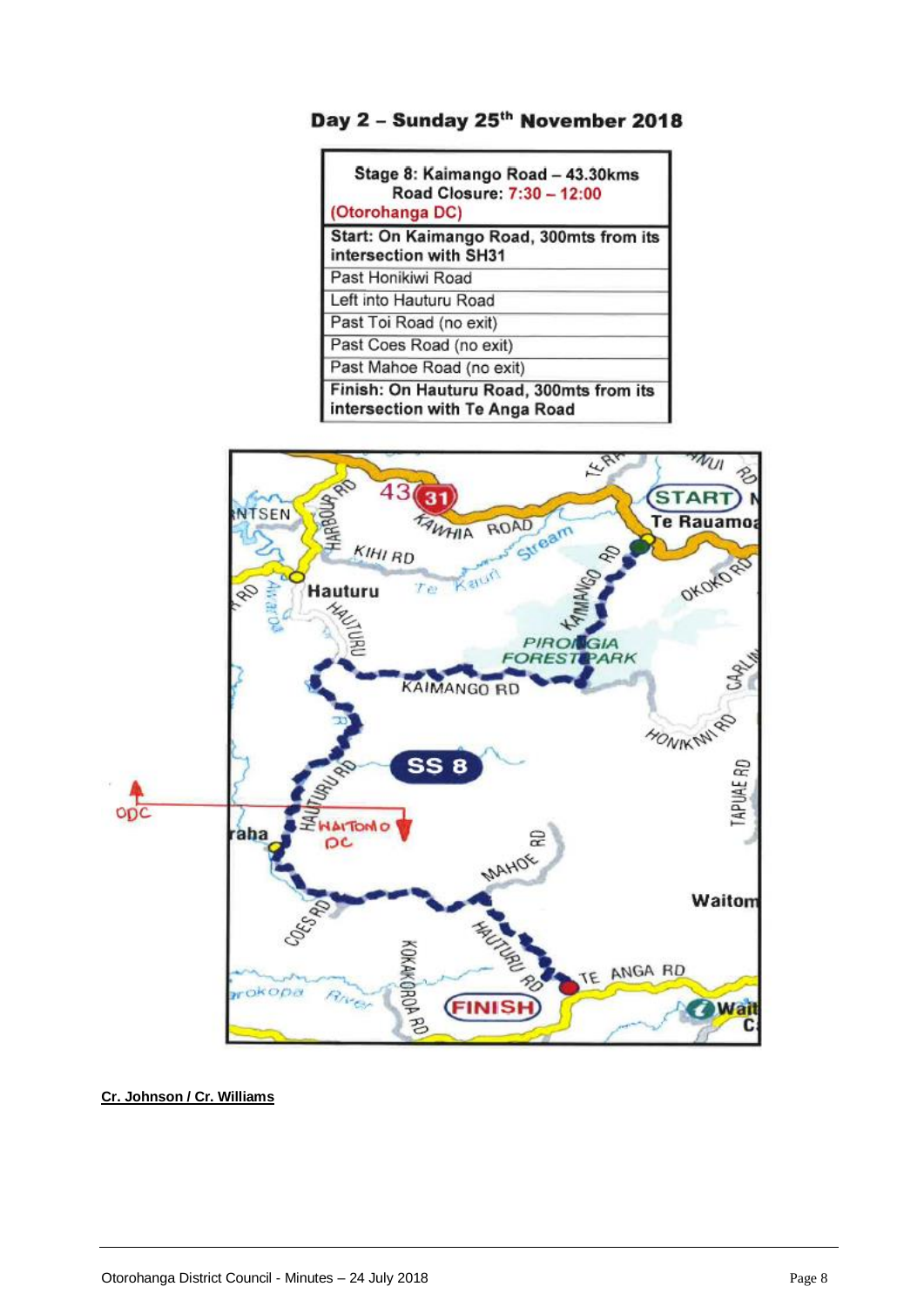#### **ITEM 274 – ANIMAL CONTROL OFFICERS REPORT FOR APRIL TO JUNE 2018**

The Environmental Services Manager summarised the report on dog and animal control activities in the District during April – June 2018.

Councilor Klos expressed concern at the difficulty in placing the new dog registration tags on her dogs.

The Environmental Services Manager replied that these are received from a national supplier and that everyone receives the same type of tag.

The Land Management Officer reported that other councils do supply two options, with these being a disc or a traditional tag.

His Worship requested that any other options be explored.

**Resolved** that the Environmental Services Manager's report on Dog and Animal Control for April to June 2018 be received.

#### **Cr. Pilkington / Cr. Phillips**

#### **ITEM 275 – PLANNING REPORT FOR APRIL TO JUNE 2018**

The Environmental Service Manager summarised the report on resource consents and planning approvals granted during the period 1 April to 30 June 2018.

The Environmental Services Manager referred to the proposed National Planning standards which have been put out by the Ministry for the Environment for public consultation. He said these standards will force councils to make changes to their District Plans and incur additional expenditure.

The Environmental Services Manager advised that the government plans to gazette these regulations in April 2019 with most councils being given five years from that time to implement the necessary changes. He further reported that these standards will establish a template for the structure of all Regional and District Plans with a view to create greater consistency of the standards and rules contained in plans across all Councils. He said that the introduction of 'Zones' is proposed.

Councillor Klos asked whether Council could push back on these proposals. She said that Council has water standards imposed by central government and now it is proposing to enforce planning standards. Councillor Klos questioned the purpose of Council should it not be able to take responsibility for its own area.

The Environmental Services Manager informed members that the proposal is not saying where Zones will be located it is instead naming of these areas, and should they fit for purpose then it would be necessary for this to be named as such. He said it is still a decision of Council to define the various areas.

Councillor McConnell agreed with Councillor Klos's comments and said this is Otorohanga and any proposals needs to reflect what Otorohanga wants, not the wants and needs of metro areas.

Councillor Christison asked whether council should obtain documents in order to give consideration to making a submission on the proposal.

His Worship replied that at this stage this is a matter for Council staff to work through.

The Chief Executive confirmed that the proposal is essentially a format change.

The Land Management Officer advised that the Waipa District Council is using a Zone based plan.

**Resolved** that the Planning Report for April to June 2018 be received.

#### **Cr. Phillips / Cr. Klos**

#### **ITEM 276 – BUILDING CONTROL REPORT FOR APRIL TO JUNE 2018**

The Environmental Services Manager reported that a good steady flow of applications has been received through the Building Department and that the team is doing extremely well in processing these.

**Resolved** that the Building Control Report for the period April to June 2018 be received.

#### **Cr. McConnell / Cr. Phillips**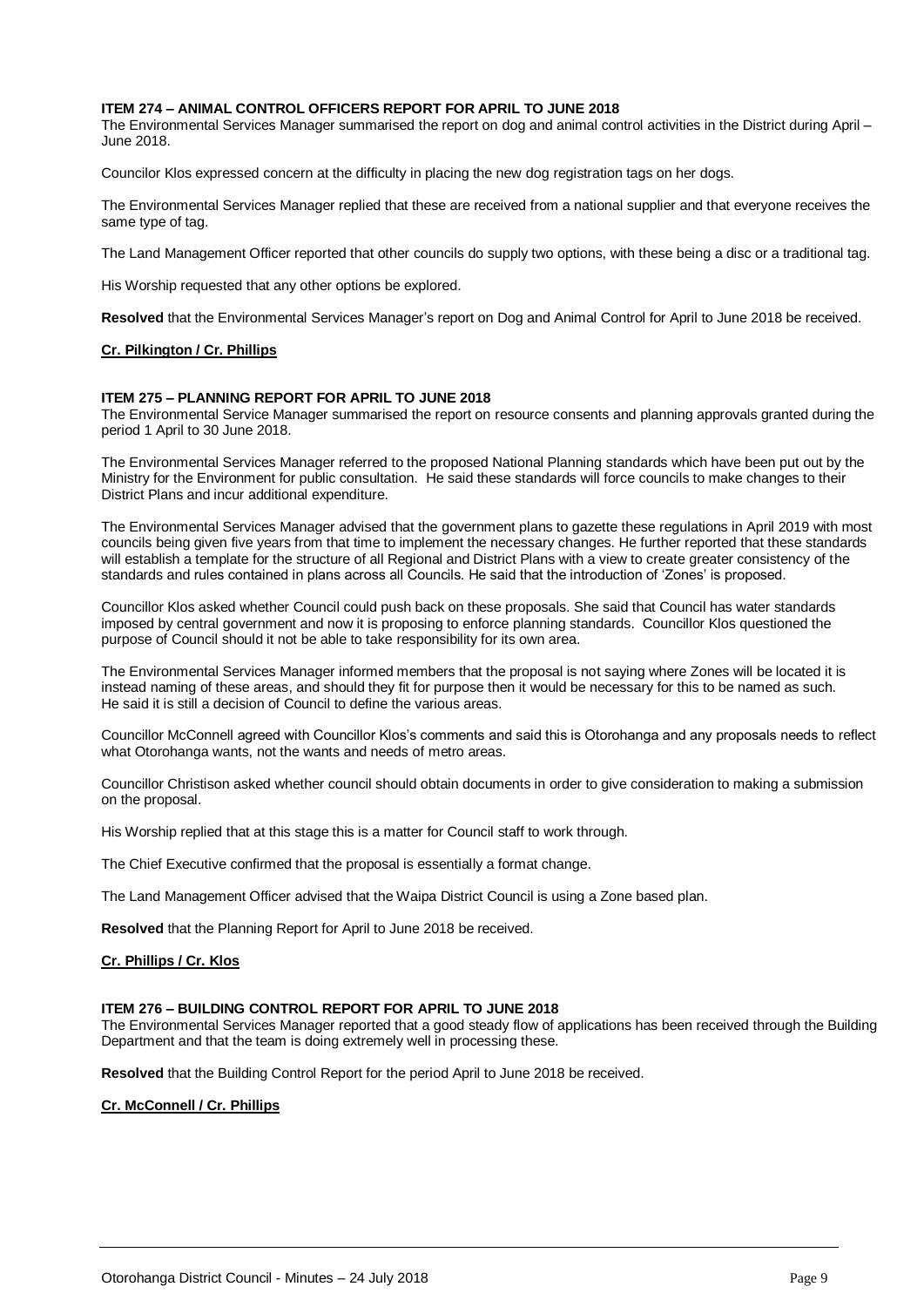#### **ITEM 277 – APPOINTMENT OF ADDITIONAL COMMITTEE MEMBER TO DISTRICT LICENSING COMMITTEE**

The Environmental Services Manager summarised a report advising that the Chairperson of the District Licensing Committee has requested that Waipa, Otorohanga and Waitomo District Councils approve the appointment of Tegan McIntyre to their respective licensing committees. He said this matter has arisen due to the pending absence of the Chair for a period of four weeks.

The Environmental Services Manager confirmed that the Chair has to receive an appointment from the Councils concerned.

Councilor Johnson reported that Tegan McIntyre is a trainer of other Committee members and is highly experienced in this field.

#### **Resolved** that

1. The report from the Environmental Services Manager be received and,

2. That Tegan McIntyre be appointed as a member of the District Licensing Committee and,

3. That the term of this appointment will align with those of the current Committee members and,

4**.** That in the event of the Deputy Chair being unavailable due to a conflict of interest, Tegan McIntyre is appointed to Chair the District Licencing Committee.

#### **His Worship / Cr. Phillips**

#### **ITEM 278 – LEASE OF LAND FOR COMMUNITY MEDICAL HUB**

The Land Management Officer informed members that the proposed construction of a proposed Medical Hub on Reserve Land requires a lease to be negotiated between Council as landlord and the successful applicant for the site.

She said under Section 61 (2) of the Reserves Act 1977, the Council is a leasing body for the purposes of the Public Bodies Leasing Act 1969. That Act accordingly applies to this particular lease and under section 9 of the Public Bodies Leases Act Council is required to go through the process of seeking public applications for the lease of the Local Purpose Reserve land at a specified rental amount, for the purpose stated by Council, being that of a community medical hub.

Councillor Pilkington referred to the unimproved land valuation as at 4 November 2011 and queried whether there is a later valuation of the adjoining properties.

The Corporate Services Manager replied that there has been a valuation undertaken since 2011 however, there has been very little change in commercial values.

The Chief Executive advised that in some cases the valuations have actually decreased from this time.

Councillor Johnson as a member of the Otorohanga Charitable Trust declared that he may have a conflict of interest in this matter being discussed.

The Chief Executive said he believed that Councillor Johnson did indeed have a conflict in regard of the second part of the proposed resolution, and should therefore not participate in decision making.

His Worship said that at this stage he could see no conflict of interest for Councillor Johnson.

In reply to Councillor Christison regarding the possibility of a relocated building being placed on the Reserve the Land Management Officer replied that the matter being considered is for the ground lease only.

Councillor McConnell queried the timeframe for the erection of any buildings.

The Land Management Officer replied that this would form part of the application for lease.

#### **Resolved** that

- 1. That Council approves for staff to proceed with the process of calling for applications by public notice to Lease the land classified as Local Purpose Reserve off Kakamutu Road, Otorohanga for the specific purpose of providing a community medical hub to meet the current and future medical needs of the Otorohanga and District Community.
- 2. That Council approves the recommended rental rate for the Lease area for the proposed new community medical hub of 6% per year of the unimproved land value, based on \$55.00 per metre square and the land having an area of approximately 2500 metres square equating to \$8,250.00 per annum.

#### **His Worship / Cr. Pilkington**

**It was noted that due to a possible Conflict of Interest Councillor Johnson abstained from voting on the Resolution.**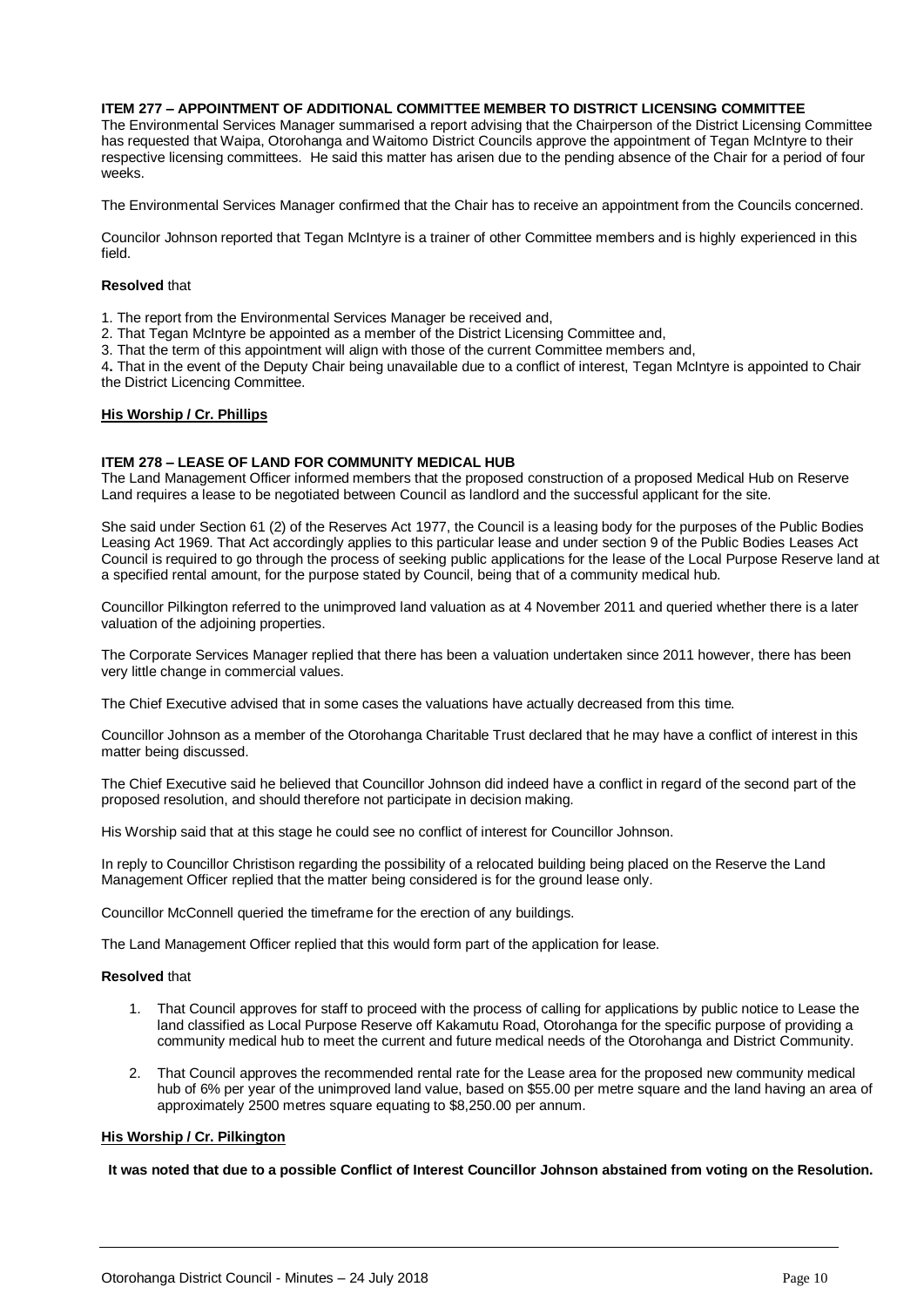#### **ITEM 279 – MATTERS REFERRED**

The Governance Supervisor took members through Matters Referred

The Environmental Services Manager referred to an Item dated 17 April 2018 where he was to organise representatives of the various interest groups to speak to elected members on issues associated with Waikato Regional Council Plan Change 1 Variation 1 and advised that this matter was completed two or three meetings ago.

Reference was made to the item under Councillor Klos dated 15 May 2018 and it was agreed that this be placed on matters referred under the name of Councils Environmental Services Manager.

It was agreed that Mr. Quigly should speak to Council on the social impact and potential of the Waikeria Prison Expansion Project.

#### **AUDIT AND RISK COMMITTEE**

Members were provided with a copy of Minutes of a meeting of the Audit and Risk Committee held on 7 May 2018.

Members were informed that the Committee will meet again on 13 August 2018 at 9am whereat the scope of the Audit will be discussed.

**Resolved** that the Minutes of the Audit and Risk Committee held on 7 May 2018 be received.

#### **Cr. Klos / Cr. Christison**

#### **GENERAL**

#### **Waikeria Prison**

Councillor Klos reported that the I Site will organise an information pack for new residents to the District that might be useful to new employees of the prison.

#### **Arohena Rural Water Supply Scheme**

Councillor Klos expressed her appreciation to Councils Executive Assistant for facilitating contact of Committee Members when the Huriremu Reservoir ran dry, on a Sunday. She said residents on Huriremu Road were also very pleased to receive a visit from Council's Engineering Manager in relation to the condition of their road.

#### **Road Signage – Waipapa Road**

Councillor Klos informed members that appropriate signage indicating a dangerous section of road has been placed outside her property.

#### **LGNZ Conference**

Councillor Williams expressed her thanks to Council for allowing her to attend the recent LGNZ Conference. She said the theme of the Conference was futureproofing for a prosperous future. Councillor Williams reported that there were good speakers at the Conference however, she thought there would be more input regarding leadership.

Councillor Williams referred to the Local Government Commission's statement on localism and felt the figures used are still not recognising what is needed within this Community.

Members were informed that localism is about increasing the share of government expenditure that is controlled by local government.

His Worship advised that this allows an opportunity for Local Councils to create 'something special' within their District rather than being controlled by Central Government.

#### **The Lines Company**

Councillor Williams asked members whether they had any queries or questions for The Lines Company.

Councillor McConnell referred to the matter of the Company cleaning up their mess after having carried out work.

Councillor Williams said this is a matter of communication with land owners of the properties where the work had been conducted.

#### **Beattie Home Facility**

Councillor Johnson reported that the Firewall upgrade has now been completed at Beattie Home and that it must be the most compliant rest home throughout the country. Councillor Johnson further reported that concept plans are being prepared for a Dementia Unit at the home. He said this when completed will be run by the District Health Board.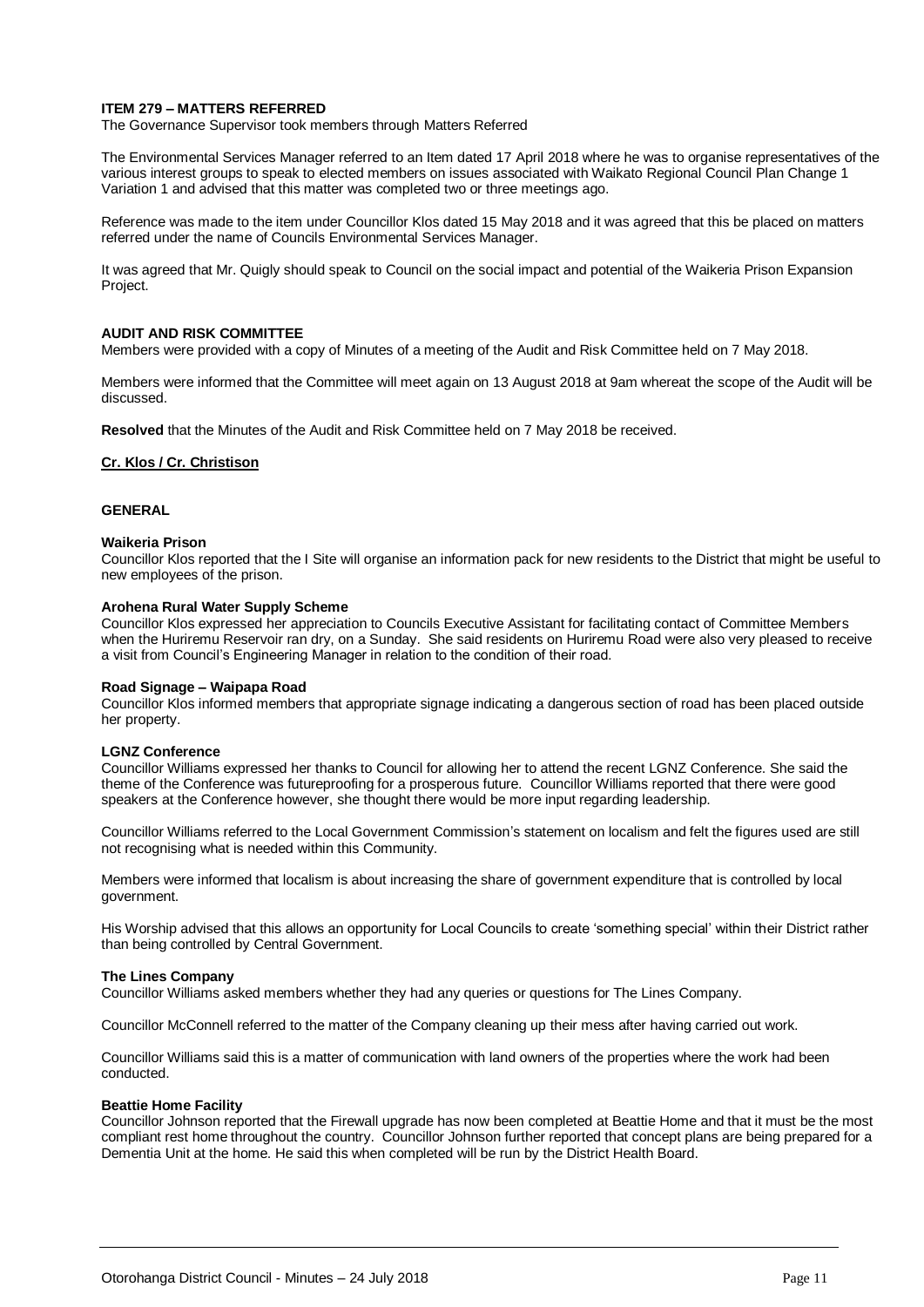#### **Proposed Milk Factory**

In reply to Councillor McConnell as to what the company may do on their land the Environmental Services Manager replied that consent has been approved for them to undertake pre-construction earthworks.

#### **Former Royal Hotel**

Councillor McConnell informed members that a sold notice has been erected on the former Royal Hotel building. He advised that it is intended that the building will not be demolished but the new owner is open to ideas for this facility to be utilised.

#### **Rates Newsletter**

Councillor McConnell referred to the newsletter to be included with the first installment of the 2018 – 2019 rates and said that he would have liked the Board to be asked whether they had any items to be included in the newsletter.

The Chief Executive replied that some content items were requested from Council / Board to be included in the newsletter.

Councillor McConnell said he would just like an opportunity given to members.

The Chief Executive replied that these will be recorded on an ongoing basis.

#### **Former Otorohanga Girl Guide Hall**

Councillor McConnell reported that there are some people within the Community wishing to see the former Otorohanga Girl Guide Hall demolished. He said however, this will not happen however it has been requested that the exterior of the building be cleaned as soon as possible.

The Chief Executive advised that he has instructed Councils Community Facilities Officer to have this work carried out. The Chief Executive further advised that a concept design for external refurbishment has been prepared which staff will progress.

#### **Otorohanga Farmers Expo**

Councillor Phillips reported that the recent farmer's night was a fantastic event and well run. He said it showcased businesses in Otorohanga.

His Worship agreed with Councillor Phillips on the fantastic Farmers Expo held recently at the Otorohanga Club.

#### **Library Reports**

Councillor Phillips asked whether there will be a report on Library activities in the near future.

The Corporate Services Manager replied that the District Librarian has been off on leave, but intends to come back on a part time basis. He said a report will be prepared in due course.

Likewise with the Otorohanga Gym and Pool complex, Councillor Phillips said it would be interesting to hear how this activity is progressing.

Councillor Pilkington suggested that this item will come under the quarterly routine engineering report.

#### **LED Lighting**

Councillor Phillips reported that the installation of LED lighting around the Community is fantastic and asked whether this project has come to its end.

The Chief Executive replied that he thought all installations have been carried out however, there are some gaps in lighting where additional LED lighting could be installed. He said this is a good opportunity for members to drive around and check the various gaps in lighting.

#### **Truck Parking**

Councillor Phillips reported that trucks are parking overnight in the parking area adjacent to the Kio Kio School and are ripping up the road base. He suggested that Council push central government to provide off road parking for trucks throughout the country.

Councillor Klos advised that similar problems are being experienced at the Arohena Hall.

#### **Leave of Absence**

Councillor Phillips requested leave of absence for Council's meetings to be held during September and December 2018.

Councillor McConnell also requested leave of absence for Council's November 2018 meeting.

#### **His Worship**

His Worship reported on his attendance at the LGNZ National Conference covering such matters as waters, procurement of potable water and drinking water standards.